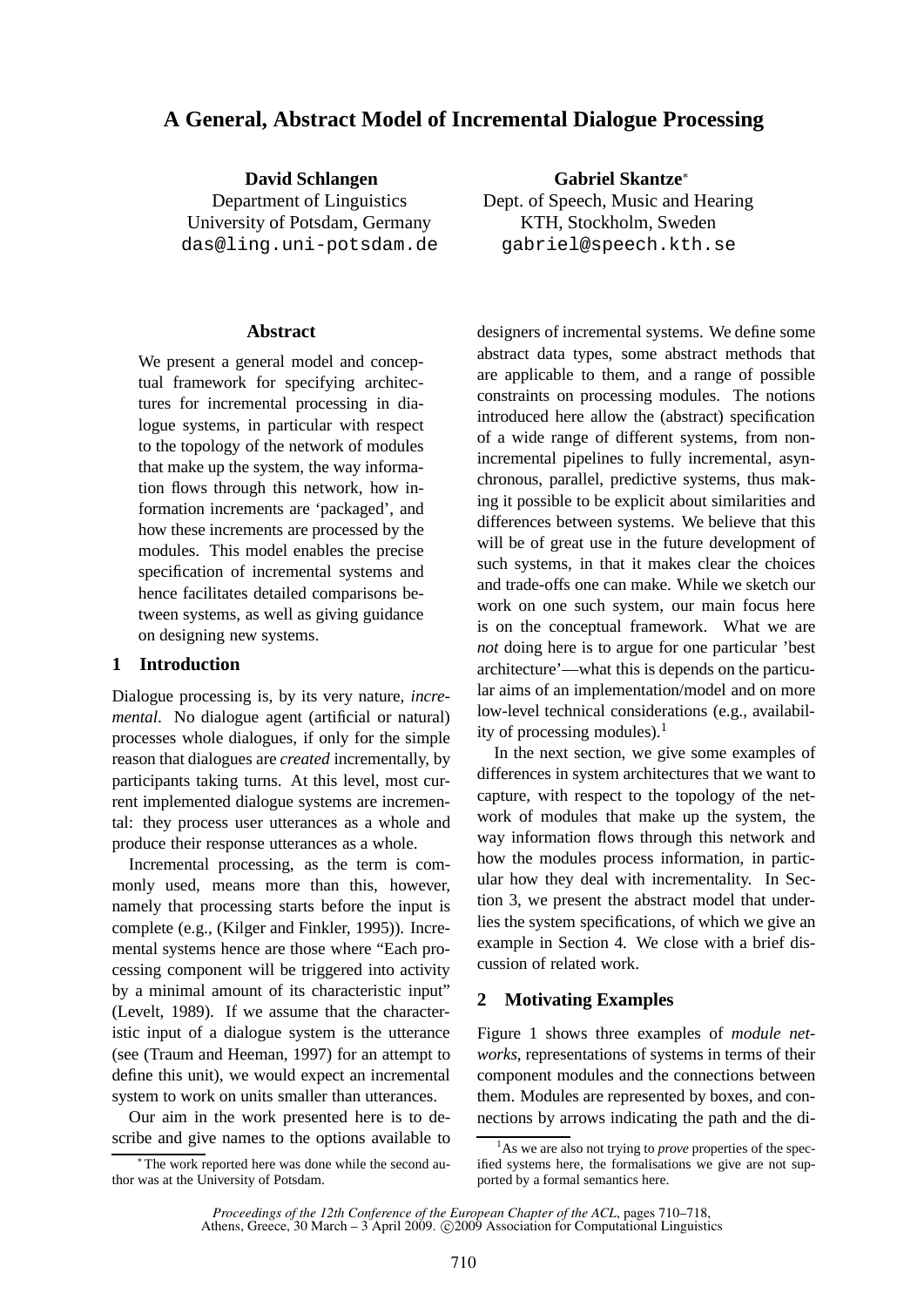rection of information flow. Arrows not coming from or going to modules represent the global input(s) and output(s) to and from the system.



Figure 1: Module Network Topologies

One of our aims here is to facilitate exact and concise description of the differences between module networks such as in the example. Informally, the network on the left can be described as a simple pipeline with no parallel paths, the one in the middle as a pipeline enhanced with a parallel path, and the one on the right as a star-architecture; we want to be able to describe exactly the constraints that define each type of network.

A second desideratum is to be able to specify how information flows in the system and between the modules, again in an abstract way, without saying much about the information itself (as the nature of the information depends on details of the actual modules). The directed edges in Figure 1 indicate the direction of information flow (i.e., whose output is whose input); as an additional element, we can visualise *parallel* information streams between modules as in Figure 2 (left), where multiple hypotheses about the same input increments are passed on. (This isn't meant to imply that there are three actual communications channels active. As described below, we will encode the parallelism directly on the increments.)

One way such parallelism may occur in an incremental dialogue system is illustrated in Figure 2 (right), where for some stretches of an input signal (a sound wave), alternative hypotheses are entertained (note that the boxes here do *not* represent modules, but rather bits of incremental information). We can view these alternative hypothe-



Figure 2: Parallel Information Streams (left) and Alternative Hypotheses (right)



Figure 3: Incremental Input mapped to (less) incremental output



Figure 4: Example of Hypothesis Revision

ses about the same original signal as being parallel to each other (with respect to the input they are grounded in).

We also want to be able to specify the ways incremental bits of input ("minimal amounts of characteristic input") can relate to incremental bits of output. Figure 3 shows one possible configuration, where over time incremental bits of input (shown in the left column) accumulate before one bit of output (in the right column) is produced. (As for example in a parser that waits until it can compute a major phrase out of the words that are its input.) Describing the range of possible module behaviours with respect to such input/output relations is another important element of the abstract model presented here.

It is in the nature of incremental processing, where output is generated on the basis of incomplete input, that such output may have to be revised once more information becomes available. Figure 4 illustrates such a case. At time-step  $t_1$ , the available frames of acoustic features lead the processor, an automatic speech recogniser, to hypothesize that the word "four" has been spoken. This hypothesis is passed on as output. However, at time-point  $t_2$ , as additional acoustic frames have come in, it becomes clear that "forty" is a better hypothesis about the previous frames together with the new ones. It is now not enough to just output the new hypothesis: it is possible that later modules have already started to work with the hypothesis "four", so the changed status of this hypothesis has to be communicated as well. This is shown at time-step  $t_3$ . Defining such operations and the conditions under which they are necessary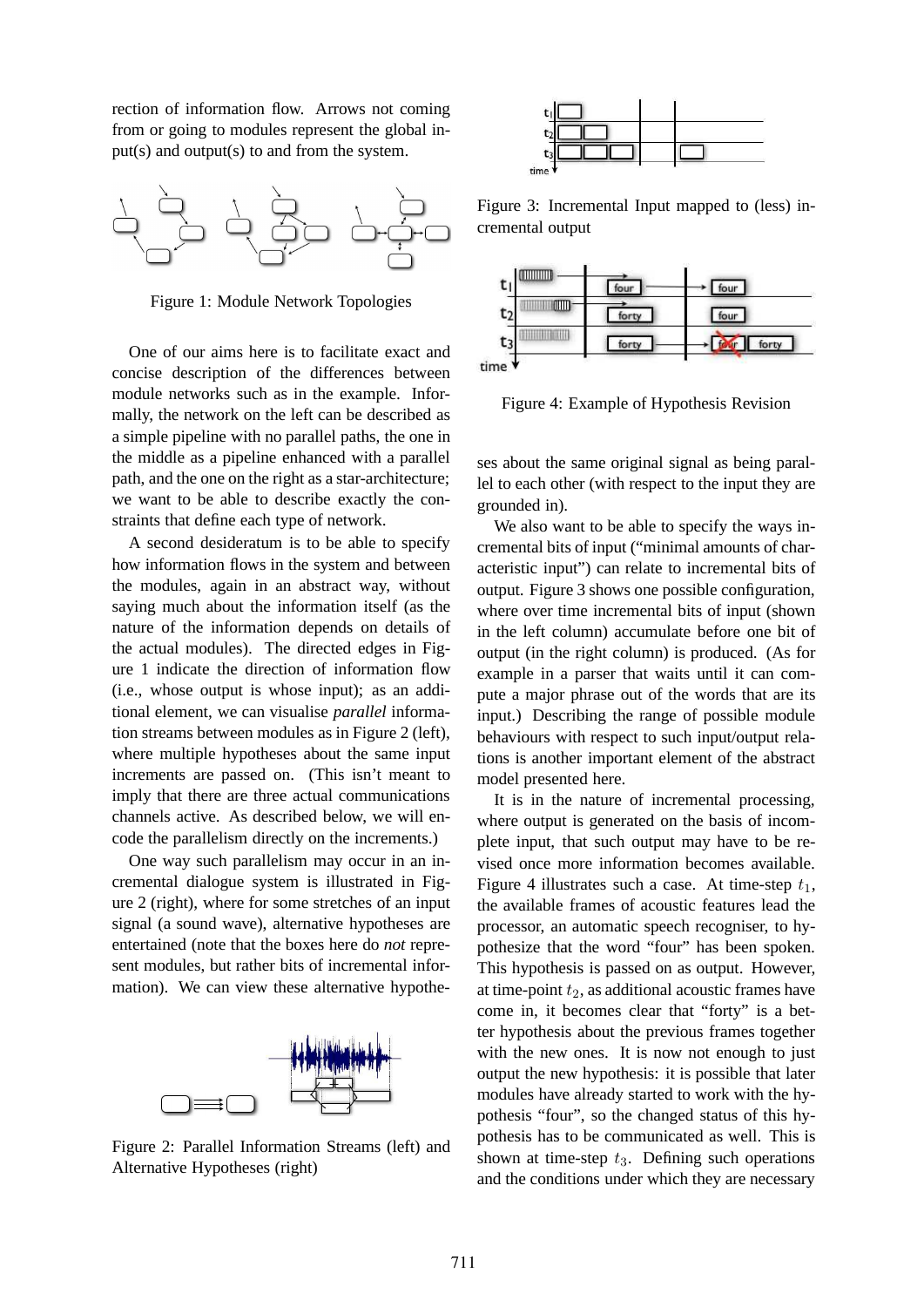is the final aim of our model.

## **3 The Model**

## **3.1 Overview**

We model a dialogue processing system in an abstract way as a collection of connected processing modules, where information is passed between the modules along these connections. The third component beside the modules and their connections is the basic unit of information that is communicated between the modules, which we call the *incremental unit* (IU). We will only characterise those properties of IUs that are needed for our purpose of specifying different system types and basic operations needed for incremental processing; we will not say anything about the actual, module specific *payload* of these units.

The processing module itself is modelled as consisting of a *Left Buffer* (LB), the *Processor* proper, and a *Right Buffer* (RB). When talking about operations of the Processor, we will sometimes use *Left Buffer-Incremental Unit* (LB-IU) for units in LB and *Right Buffer-Incremental Unit* (RB-IU) for units in RB.

This setup is illustrated in Figure 4 above. IUs in LB (here, acoustic frames as input to an ASR) are *consumed* by the processor (i.e., is processed), which creates an internal result, in the case shown here, this internal result is *posted* as an RB-IU only after a series of LB-IUs have accumulated. In our descriptions below, we will abstract away from the time processing takes and describe Processors as relations between (sets of) LBs and RBs.

We begin our description of the model with the specification of network topologies.

#### **3.2 Network Topology**

Connections between modules are expressed through *connectedness axioms* which simply state that IUs in one module's right buffer are also in another buffer's left buffer. (Again, in an implemented system communication between modules will take time, but we abstract away from this here.) This connection can also be partial or filtered. For example,  $\forall x(x \in RB_1 \land NP(x) \leftrightarrow$  $x \in LB_2$ ) expresses that all and only NPs in module one's right buffer appear in module two's left buffer. If desired, a given RB can be connected to more than one LB, and more than one RB can feed into the same LB (see the middle example in Figure 1). Together, the set of these axioms define the network topology of a concrete system. Different topology types can then be defined through constraints on module sets and their connections. I.e., a pipeline system is one in which it cannot happen that an IU is in more than one right buffer and more than one left buffer.

Note that we are assuming token identity here, and not for example copying of data structures. That is, we assume that it indeed is the *same* IU that is in the left and right buffers of connected modules. This allows a special form of bi-directionality to be implemented, namely one where processors are allowed to make changes to IUs in their buffers, and where these changes automatically percolate through the network. This is different to and independent of the bi-directionality that can be expressed through connectedness axioms.

## **3.3 Incremental Units**

So far, all we have said about IUs is that they are holding a 'minimal amount of characteristic input' (or, of course, a minimal amount of characteristic *output*, which is to be some other module's input). Communicating just these minimal information bits is enough only for the simplest kind of system that we consider, a pipeline with only a single stream of information and no revision. If more advanced features are desired, there needs to be more structure to the IUs. In this section we define what we see as the most complete version of IUs, which makes possible operations like hypothesis revision, prediction, and parallel hypothesis processing. (These operations will be explained in the next section.) If in a particular system some of these operations aren't required, some of the structure on IUs can be simplified.

Informally, the representational desiderata are as follows. First, we want to be able to represent relations between IUs produced by the same processor. For example, in the output of an ASR, two word-hypothesis IUs may stand in a *successor* relation, meaning that word 2 is what the ASR takes to be the continuation of the utterance begun with word 1. In a different situation, word 2 may be an alternative hypothesis about the same stretch of signal as word 1, and here a different relation would hold. The incremental outputs of a parser may be related in yet another way, through dominance: For example, a newly built  $IU_3$ , representing a VP, may want to express that it links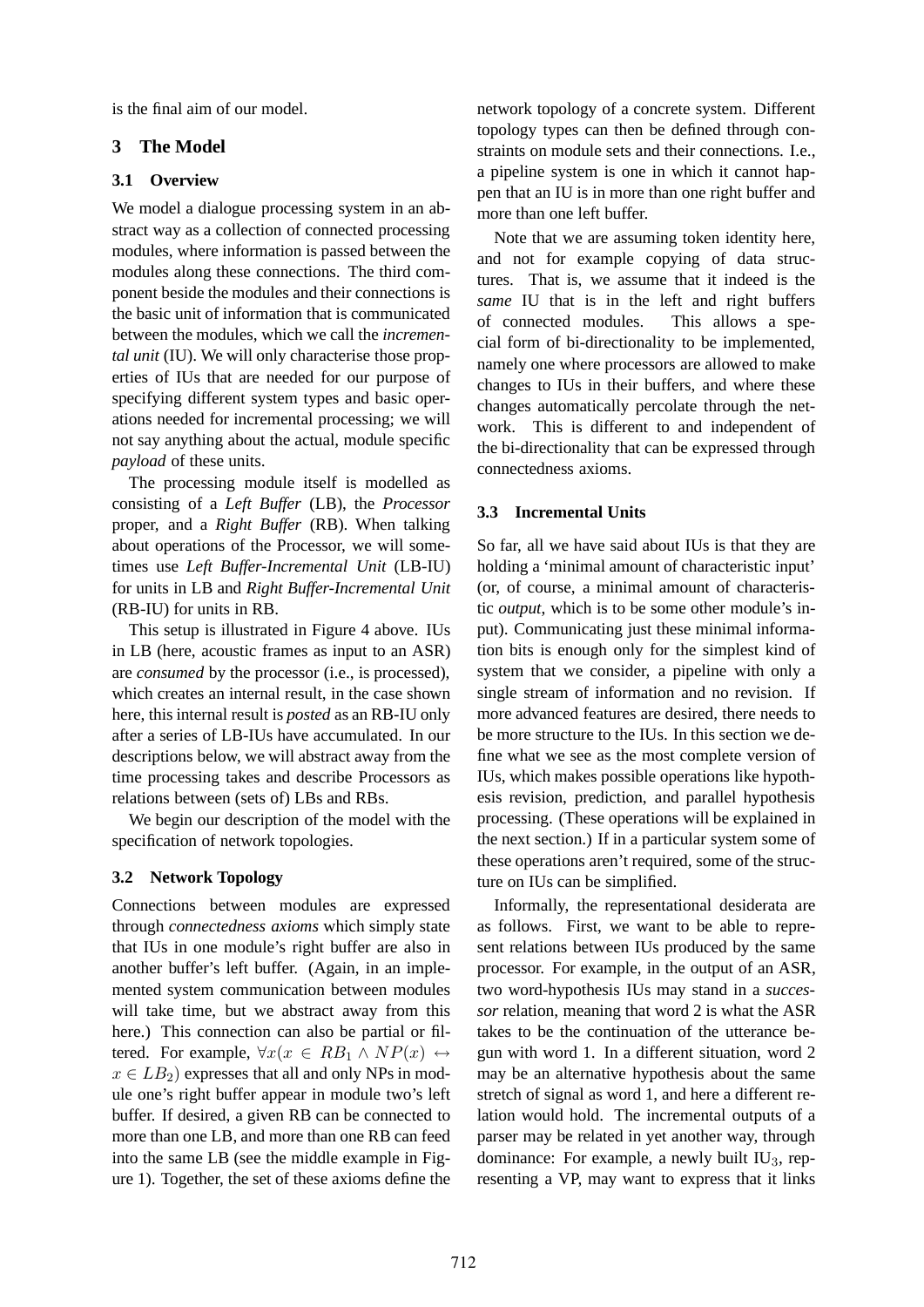via a dominance relation to  $IU_1$ , a V, and  $IU_2$ , an NP, which were both posted earlier. What is common to all relations of this type is that they relate IUs coming from the same processor(s); we will in this case say that the IUs are *on the same level*. Information about these *same level links* will be useful for the consumers of IUs. For example, a parsing module consuming ASR-output IUs will need to do different things depending on whether an incoming IU continues an utterance or forms an alternative hypothesis to a string that was already parsed.

The second relation between IUs that we want to capture cuts across levels, by linking RB-IUs to those LB-IUs that were used by the processor to produce them. For this we will say that the RB-IU is *grounded* in LB-IU(s). This relation then tracks the flow of information through the modules; following its transitive closure one can go back from the highest level IU, which is output by the system, to the input IU or set of input IUs on which it is ultimately grounded. The network spanned by this relation will be useful in implementing the revision process mentioned above when discussing Figure 4, where the doubt about a hypothesis must spread to all hypotheses grounded in it.

Apart from these relations, we want IUs to carry three other types of information: a confidence score representing the confidence its producer had in it being accurate; a field recording whether revisions of the IU are still to be expected or not; and another field recording whether the IU has already been processed by consumers, and if so, by whom.

Formally, we define IUs as tuples  $\mathcal{I}U =$  $\langle \mathcal{I}, \mathcal{L}, \mathcal{G}, \mathcal{T}, \mathcal{C}, \mathcal{S}, \mathcal{P} \rangle$ , where

- $\mathcal I$  is an identifier, which has to be unique for each IU over the lifetime of a system. (That is, at no point in the system's life can there be two or more IUs with the same ID.)
- L is the *same level link*, holding a statement about how, if at all, the given IU relates to other IUs at the same level, that is, to IUs produced by the same processor. If an IU is not linked to any other IU, this slot holds the special value ⊤.

The definition demands that the same level links of all IUs belonging to the same larger unit form a graph; the type of the graph will depend on the purposes of the sending and consuming module(s). For a one-best output of an ASR it might be enough for the graph to be a chain, whereas an n-best output might be better represented as a tree (with all first words linked to ⊤) or even a lattice (as in Figure 2 (right)); the output of a parser might require trees (possibly underspecified).

• G is the *grounded in* field, holding an ordered list of IDs pointing to those IUs out of which the current IU was built. For example, an IU holding a (partial) parse might be grounded in a set of word hypothesis IUs, and these in turn might be grounded in sets of IUs holding acoustic features. While the *same level link* always points to IUs on the same level, the *grounded in* link always points to IUs from a previous level.<sup>2</sup> The transitive closure of this relation hence links system output IUs to a set of system input IUs. For convenience, we may define a predicate *supports(x,y)* for cases where  $y$  is grounded in  $x$ ; and hence the closure of this relation links input-IUs to the output that is (eventually) built on them.

This is also the hook for the mechanism that realises the revision process described above with Figure 4: if a module decides to revoke one of its hypotheses, it sets its confidence value (see below) to 0; on noticing this event, all consuming modules can then check whether they have produced RB-IUs that link to this LB-IU, and do the same for them. In this way, information about revision will automatically percolate through the module network.

Finally, an empty *grounded in* field can also be used to trigger *prediction*: if an RB-IU has an empty *grounded in* field, this can be understood as a directive to the processor to find evidence for this IU (i.e., to prove it), using the information in its left buffer.

• T is the *confidence* (or trust) slot, through which the generating processor can pass on its confidence in its hypothesis. This then can have an influence on decisions of the consuming processor. For example, if there are parallel hypotheses of different quality (confidence), a processor may decide to process

<sup>&</sup>lt;sup>2</sup>The link to the previous level may be indirect. E.g., for an IU holding a phrase that is built out of previously built phrases (and not words), this link may be expressed by pointing to the same level link, meaning something like "I'm grounded in whatever the IUs are grounded in that I link to on the same level link, and also in the act of combination that is expressed in that same level link".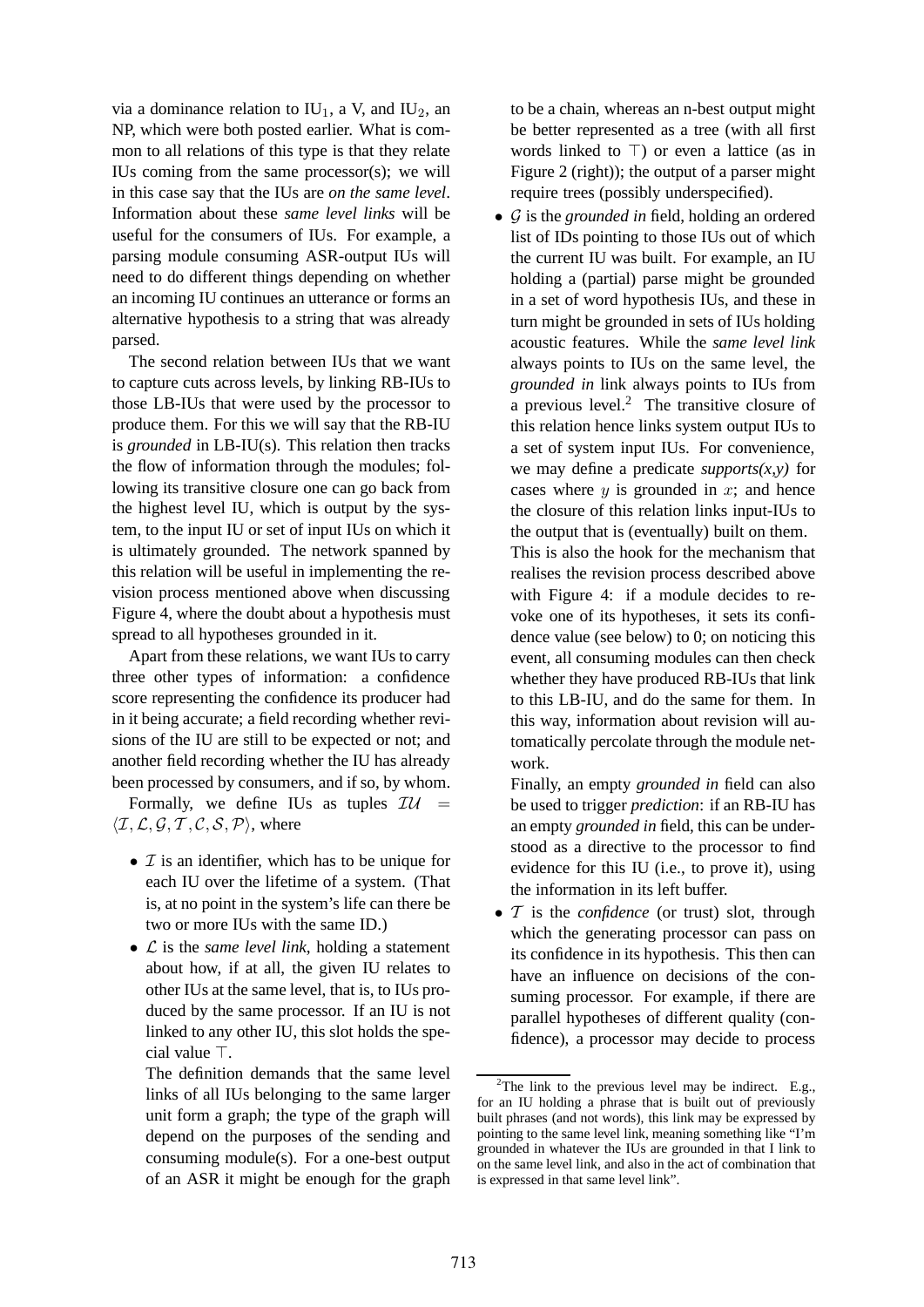(and produce output for) the best first.

A special value (e.g., 0, or -1) can be defined to flag hypotheses that are being revoked by a processor, as described above.

- C is the *committed* field, holding a Boolean value that indicates whether the producing module has committed to the IU or not, that is, whether it guarantees that it will never revoke the IU. See below for a discussion of how such a decision may be made, and how it travels through the module network.
- S is the *seen* field. In this field consuming processors can record whether they have "looked at"—that is, attempted to process the IU. In the simplest case, the positive fact can be represented simply by adding the processor ID to the list; in more complicated setups one may want to offer status information like "is being processed by module ID" or "no use has been found for IU by module ID". This allows processors both to keep track of which LB-IUs they have already looked at (and hence, to more easily identify new material that may have entered their LB) and to recognise which of its RB-IUs have been of use to later modules, information which can then be used for example to make decisions on which hypothesis to expand next.
- P finally is the actual *payload*, the modulespecific unit of 'characteristic input', which is what is processed by the processor in order to produce RB-IUs.

It will also be useful later to talk about the *completeness* of an IU (or of sets of IUs). This we define informally as its relation to (the type of) what would count as a *maximal* input or output of the module. For example, for an ASR module, such maximally complete input may be the recording of the whole utterance, for the parser maximal output may be a parse of type sentence (as opposed to one of type NP, for example).<sup>3</sup> This allows us to see non-incremental systems as a special case of incremental systems, namely those with only maximally complete IUs, which are always committed.

## **3.4 Modules**

## **3.4.1 Operations**

We describe in this section operations that the processors may perform on IUs. We leave open how processors are triggered into action, we simply assume that on receiving new LB-IUs or noticing changes to LB or RB-IUs, they will eventually perform these operations. Again, we describe here the complete set of operations; systems may differ in which subset of the functions they implement.

*purge* LB-IUs that are revoked by their producer (by having their confidence score set to the special value) must be purged from the internal state of the processor (so that they will not be used in future updates) and all RB-IUs grounded in them must be revoked as well.

Some reasons for revoking hypotheses have already been mentioned. For example, a speech recogniser might decide that a previously output word hypothesis is not valid anymore (i.e., is not anymore among the n-best that are passed on). Or, a parser might decide in the light of new evidence that a certain structure it has built is a dead end, and withdraw support for it. In all these cases, *all* 'later' hypotheses that build on this IU (i.e., all hypotheses that are in the transitive closure of this IU's *support* relation) must be purged. If all modules implement the purge operation, this revision information will be guaranteed to travel through the network.

*update* New LB-IUs are integrated into the internal state, and eventually new RB-IUs are built based on them (not necessarily in the same frequency as new LB-IUs are received; see Figure 3 above, and discussion below). The fields of the new RB-IUs (e.g., the *same level links* and the *grounded in* pointers) are filled appropriately. This is in some sense the basic operation of a processor, and must be implemented in all useful systems.

We can distinguish two implementation strategies for dealing with updates: a) all state is thrown away and results are computed again for the whole input set. The result must then be compared with the previous result to determine what the new output increment is. b) The new information is integrated into internal state, and only the new output increment is produced. For our purposes here, we can abstract away from these differences and assume that only actual increments are communicated. (Practically, it might be an advantage to keep using an existing processor and just wrap it

 $3$ This definition will only be used for abstractly classifying modules. Practically, it is of course rarely possible to know how complete or incomplete the already seen part of an ongoing input is. Investigating how a dialogue system can better predict completion of an utterance is in fact one of the aims of the project in which this framework was developed.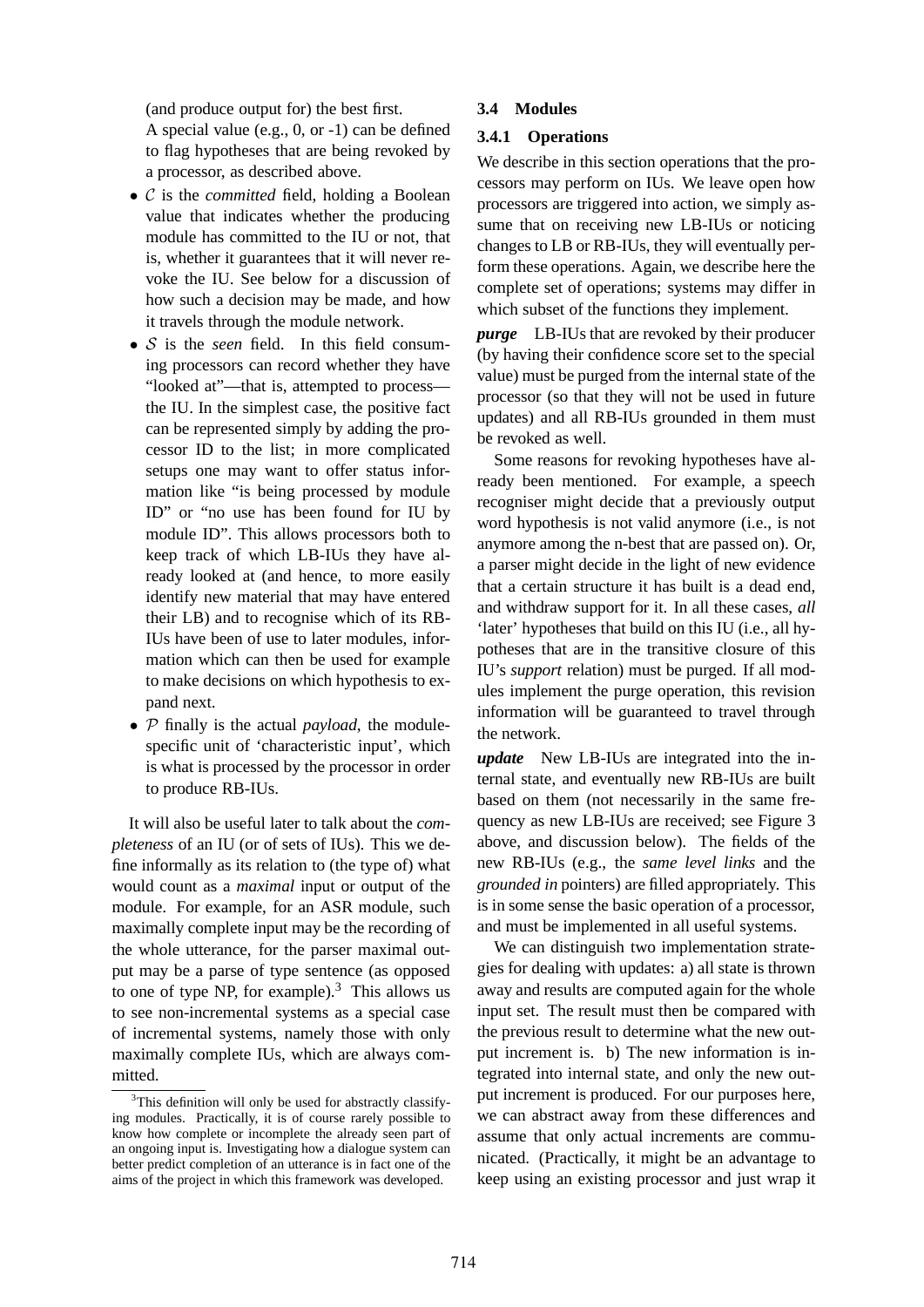into a module that computes increments by differences.)

We can also distinguish between modules along another dimension, namely based on which types of updates are allowed. To do so, we must first define the notion of a 'right edge' of a set of IUs. This is easiest to explain for strings, where the right edge simply is the end of the string, or for a lattice, where it is the (set of) smallest element(s). A similar notion may be defined for trees as well (compare the 'right frontier constraint' of Polanyi (1988)). If now a processor only expects IUs that extend the right frontier, we can follow Wirén (1992) in saying that it is only *left*to-right incremental. Within what Wirén (1992) calls *fully incremental*, we can make more distinctions, namely according to whether revisions (as described above) and/or *insertions* are allowed. The latter can easily be integrated into our framework, by allowing *same-level links* to be changed to fit new IUs into existing graphs.

Processors can take *supports* information into account when deciding on their update order. A processor might for example decide to first try to use the new information (in its LB) to extend structures that have already proven useful to later modules (that is, that support new IUs). For example, a parser might decide to follow an interpretation path that is deemed more likely by a contextual processing module (which has grounded hypotheses in the partial path). This may result in better use of resources—the downside of such a strategy of course is that modules can be garden-pathed.<sup>4</sup>

Update may also work towards a goal. As mentioned above, putting ungrounded IUs in a module's RB can be understood as a request to the module to try to find evidence for it. For example, the dialogue manager might decide based on the dialogue context that a certain type of dialogue act is likely to follow. By requesting the dialogue act recognition module to find evidence for this hypothesis, it can direct processing resources towards this task. (The dialogue recognition module then can in turn decide on which evidence it would like to see, and ask lower modules to prove this. Ideally, this could filter down to the interface module, the ASR, and guide its hypothesis forming. Technically, something like this is probably easier to realise by other means.)

<sup>4</sup>It depends on the goals behind building the model whether this is considered a downside or desired behaviour.

We finally note that in certain setups it may be necessary to consume different types of IUs in one module. As explained above, we allow more than one module to feed into another modules LB. An example where something like this could be useful is in the processing of multi-modal information, where information about both words spoken and gestures performed may be needed to compute an interpretation.

*commit* There are three ways in which a processor may have to deal with commits. First, it can decide for itself to commit RB-IUs. For example, a parser may decide to commit to a previously built structure if it failed to integrate into it a certain number of new words, thus assuming that the previous structure is complete. Second, a processor may notice that a previous module has committed to IUs in its LB. This might be used by the processor to remove internal state kept for potential revisions. Eventually, this commitment of previous modules might lead the processor to also commit to its output, thus triggering a chain of commitments.

Interestingly, it can also make sense to let commits flow from right to left. For example, if the system has committed to a certain interpretation by making a publicly observable action (e.g., an utterance, or a multi-modal action), this can be represented as a commit on IUs. This information would then travel down the processing network; leading to the potential for a clash between a revoke message coming from the left and the commit directive from the right. In such a case, where the justification for an action is revoked when the action has already been performed, self-correction behaviours can be executed.<sup>5</sup>

#### **3.4.2 Characterising Module Behaviour**

It is also useful to be able to abstractly describe the relation between LB-IUs and RB-IUs in a module or a collection of modules. We do this here along the dimensions *update frequency*, *connectedness* and *completeness*.

**Update Frequency** The first dimension we consider here is that of how the update frequency of LB-IUs relates to that of (connected) RB-IUs.

We write *f:in=out* for modules that guarantee that every new LB-IU will lead to a new RB-IU

<sup>&</sup>lt;sup>5</sup>In future work, we will explore in more detail if and how through the implementation of a self-monitoring cycle and *commits* and *revokes* the various types of dysfluencies described for example by Levelt (1989) can be modelled.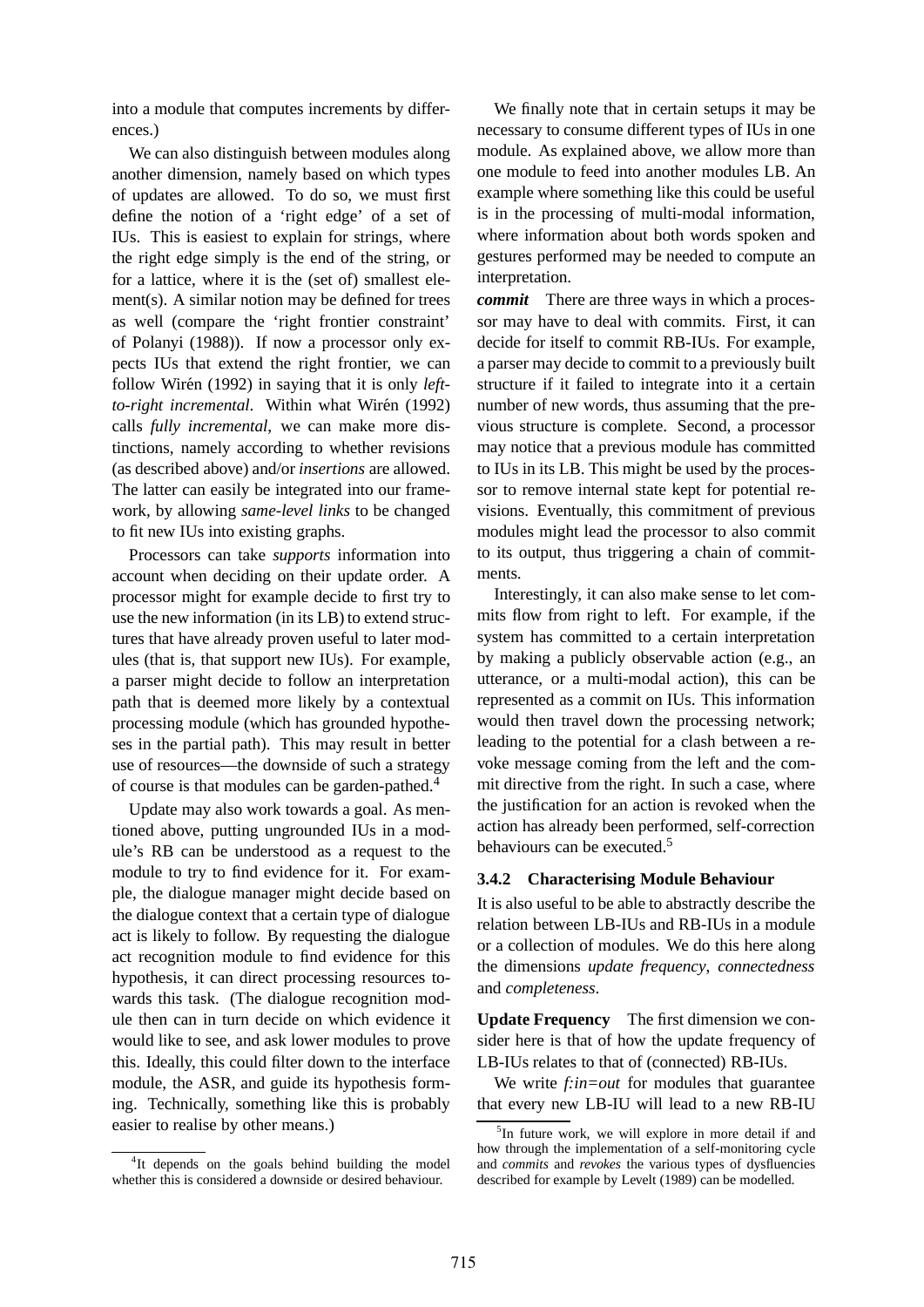(that is grounded in the LB-IU). In such a setup, the consuming module lags behind the sending module only for exactly the time it needs to process the input. Following Nivre (2004), we can call this *strict incrementality*.

*f:in≥out* describes modules that potentially collect a certain amount of LB-IUs before producing an RB-IU based on them. This situation has been depicted in Figure 3 above.

*f:in*≤*out* characterises modules that update RB *more* often than their LB is updated. This could happen in modules that produce endogenic information like clock signals, or that produce continuously improving hypotheses over the same input (see below), or modules that 'expand' their input, like a TTS that produces audio frames.

**Connectedness** We may also want to distinguish between modules that produce 'island' hypotheses that are, at least when initially posted, not connected via *same level links* to previously output IUs, and those that guarantee that this is not the case. For example, to achieve an *f:in=out* behaviour, a parser may output hypotheses that are not connected to previous hypotheses, in which case we may call the hypotheses 'unconnected'. Conversely, to guarantee connectedness, a parsing module might need to accumulate input, resulting in an *f:in*≥*out* behaviour.<sup>6</sup>

**Completeness** Building on the notion of completeness of (sets of) IUs introduced above, we can also characterise modules according to how the completeness of LB and RB relates.

In a *c:in=out*-type module, the most complete RB-IU (or set of RB-IUs) is only as complete as the most complete (set of)  $LB-IU(s)$ . That is, the module does not speculate about completions, nor does it lag behind. (This may technically be difficult to realise, and practically not very relevant.)

More interesting is the difference between the following types: In a *c:in*≥*out*-type module, the most complete RB-IU potentially lags behind the most complete LB-IU. This will typically be the case in *f:in*≥*out* modules. *c:in*≤*out*-type modules finally potentially produce output that is *more* complete than their input, i.e., they *predict* continuations. An extreme case would be a module that always predicts complete output, given partial input. Such a module may be useful in cases where

modules have to be used later in the processing chain that can only handle complete input (that is, are non-incremental); we may call such a system *prefix-based predictive, semi-incremental*.

With these categories in hand, we can make further distinctions within what Dean and Boddy (1988) call *anytime algorithms*. Such algorithms are defined as a) producing output at any time, which however b) improves in quality as the algorithm is given more time. Incremental modules by definition implement a reduced form of a): they may not produce an output at any time, but they do produce output at more times than non-incremental modules. This output then also improves over time, fulfilling condition b), since more input becomes available and either the guesses the module made (if it is a *c:out*≥*in* module) will improve or the completeness in general increases (as more complete RB-IUs are produced). Processing modules, however, can also be anytime algorithms in a more restricted sense, namely if they continuously produce new and improved output even for a constant set of LB-IUs, i.e. without changes on the input side. (Which would bring them towards the *f:out*≥*in* behaviour.)

## **3.5 System Specification**

Combining all these elements, we can finally define a system specification as the following:

- A list of modules that are part of the system.
- For each of those a description in terms of which operations from Section 3.4.1 the module implements, and a characterisation of its behaviour in the terms of Section 3.4.2.
- A set of axioms describing the connections between module buffers (and hence the network topology), as explained in Section 3.2.
- Specifications of the format of the IUs that are produced by each module, in terms of the definition of slots in Section 3.3.

# **4 Example Specification**

We have built a fully incremental dialogue system, called NUMBERS (for more details see Skantze and Schlangen (2009)), that can engage in dialogues in a simple domain, number dictation. The system can not only be described in the terms explained here, but it also directly instantiates some of the data types described here.

<sup>6</sup>The notion of *connectedness* is adapted from Sturt and Lombardo (2005), who provide evidence that the human parser strives for connectedness.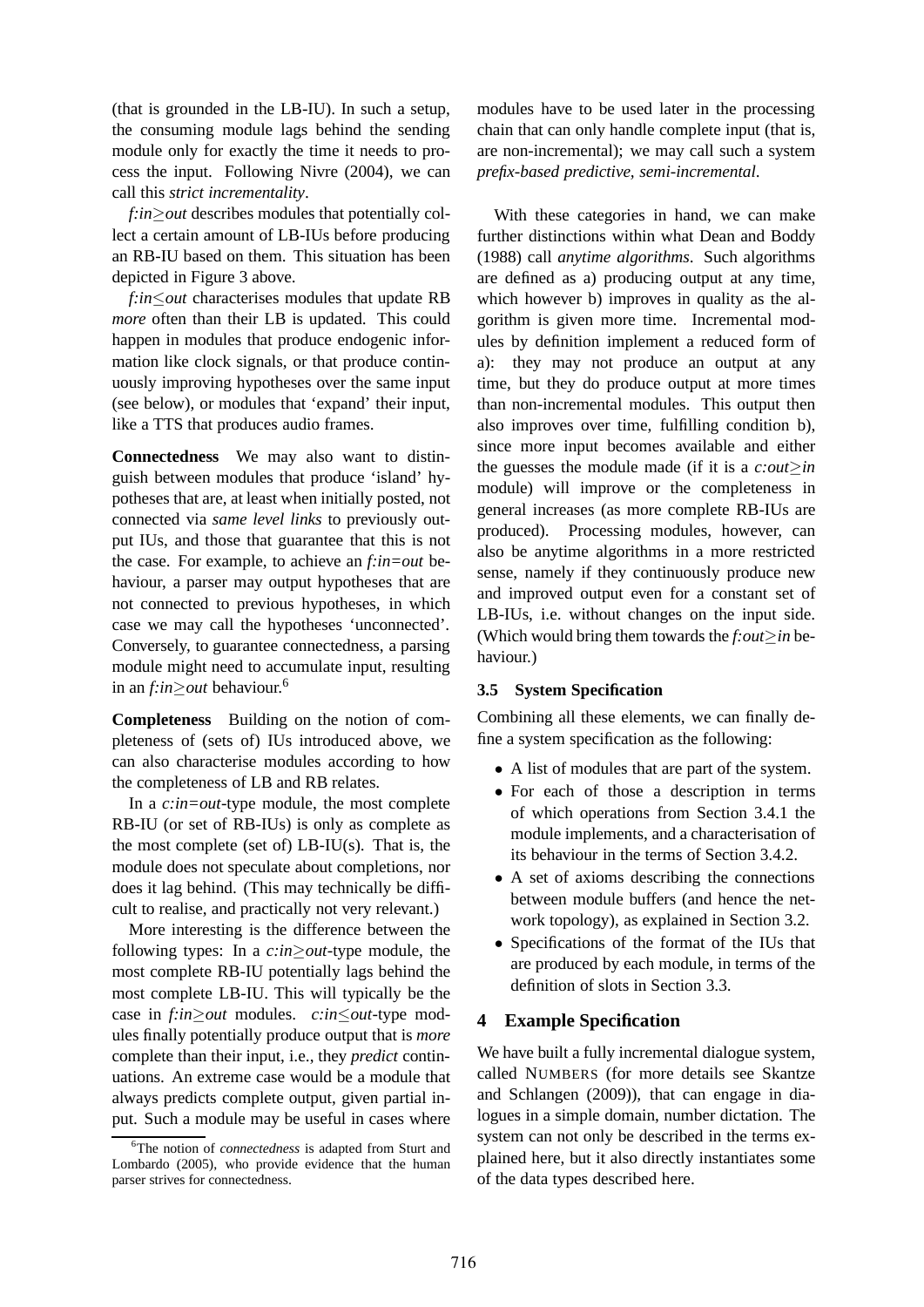

Figure 5: The NUMBERS System Architecture  $(CA = communicative$  act)

The module network topology of the system is shown in Figure 5. This is pretty much a standard dialogue system layout, with the exception that prosodic analysis is done in the ASR and that dialogue management is divided into a discourse modelling module and an action manager. As can be seen in the figure, there is also a self-monitoring feedback loop—the system's actions are sent from the TTS to the discourse modeller. The system has two modules that interface with the environment (i.e., are system boundaries): the ASR and the TTS.

A single hypothesis chain connects the modules (that is, no two same level links point to the same IU). Modules pass messages between them that can be seen as XML-encodings of IU-tokens. Information strictly flows from LB to RB. All IU slots except seen  $(S)$  are realised. The purge and commit operations are fully implemented. In the ASR, revision occurs as already described above with Figure 4, and word-hypothesis IUs are committed (and the speech recognition search space is cleared) after 2 seconds of silence are detected. (Note that later modules work with all IUs from the moment that they are sent, and do not have to wait for them being committed.) The parser may revoke its hypotheses if the ASR revokes the words it produces, but also if it recovers from a "garden path", having built and closed off a larger structure too early. As a heuristic, the parser waits until a syntactic construct is followed by three words that are not part of it until it commits. For each new discourse model increment, the action manager may produce new communicative acts (CAs), and possibly revoke previous ones that have become obsolete. When the system has spoken a CA, this CA becomes committed, which is recorded by the discourse modeller.

No hypothesis testing is done (that is, no ungrounded information is put on RBs). All modules

have a *f:in*≥*out*; *c:in*≥*out* characteristic.

The system achieves a very high degree of responsiveness—by using incremental ASR and prosodic analysis for turn-taking decisions, it can react in around 200ms when suitable places for backchannels are detected, which should be compared to a typical minimum latency of 750ms in common systems where only a simple silence threshold is used.

#### **5 Related Work, Future Work**

The model described here is inspired partially by Young et al. (1989)'s token passing architecture; our model can be seen as a (substantial) generalisation of the idea of passing smaller information bits around, out of the domain of ASR and into the system as a whole. Some of the characterisations of the behaviour of incremental modules were inspired by Kilger and Finkler (1995), but again we generalised the definitions to fit all kinds of incremental modules, not just generation.

While there recently have been a number of papers about incremental systems (e.g., (DeVault and Stone, 2003; Aist et al., 2006; Brick and Scheutz, 2007)), none of those offer general considerations about architectures. (Despite its title, (Aist et al., 2006) also only describes one particular setup.)

In future work, we will give descriptions of these systems in the terms developed here. We are also currently exploring how more cognitively motivated models such as that of generation by Levelt (1989) can be specified in our model. A further direction for extension is the implementation of modality fusion as IU-processing. Lastly, we are now starting to work on connecting the model for incremental processing and grounding of interpretations in previous processing results described here with models of dialogue-level grounding in the information-state update tradition (Larsson and Traum, 2000). The first point of contact here will be the investigation of selfcorrections, as a phenomenon that connects subutterance processing and discourse-level processing (Ginzburg et al., 2007).

**Acknowledgments** This work was funded by a grant in the DFG Emmy Noether Programme. Thanks to Timo Baumann and Michaela Atterer for discussion of the ideas reported here, and to the anonymous reviewers for their very detailed and helpful comments.